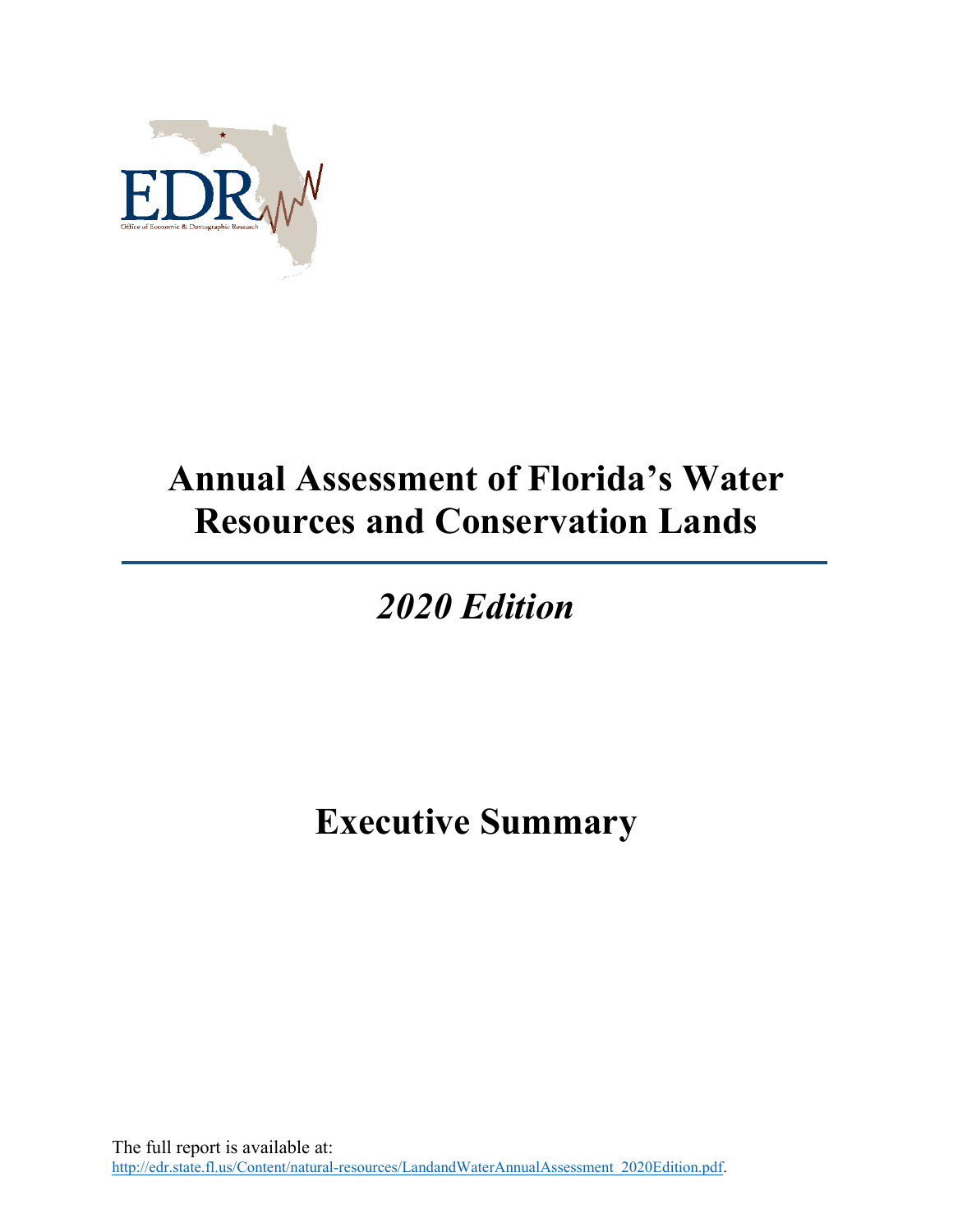## **Executive Summary**

The Office of Economic and Demographic Research (EDR) has completed the fourth annual assessment of Florida's water resources and conservation lands pursuant to section 403.928, Florida Statutes. This 2020 Edition is the first version to largely address all statutory requirements and identify the next steps necessary to fully comply with section 403.928, Florida Statutes.

Lands can be acquired for conservation by public or private entities and can be obtained in fee or less-than-fee simple ownership.<sup>1</sup> Once acquired, the lands are typically managed to maintain their conservation purposes. As such, expenditures on conservation lands can be categorized into acquisition expenditures and management expenditures. In Fiscal Year 2018-19, the State of Florida expended \$49.53 million on conservation land acquisition and \$226.35 million on conservation land management.<sup>2</sup> Regarding the impact on ad valorem taxation, roughly 2.42 percent of the statewide county tax base and 2.15 percent of the statewide school tax base have been removed from the tax roll. As a result, on net, approximately \$513 million in county taxes and \$397 million in school taxes were shifted to other property owners or lost due to lands being held in conservation in 2019.<sup>3</sup>

Approximately 30 percent of all land in the State of Florida is currently designated for conservation purposes, with eight counties already over 50 percent.<sup>4</sup> If all lands identified in plans set forth by state agencies and water management districts are acquired, this share will jump to over 41 percent.<sup>5</sup> If federal, local, and private plans were accounted for, this share would be even greater. Summing the projected total acquisition costs for the additional conservation lands identified in the plans developed by the state and water management districts produces a preliminary cost estimate of just over \$25 billion, of which the analysis suggests that roughly 86 percent would be a state responsibility. At the current rate of annual state conservation land acquisition expenditures, it would take about 370 years to generate the state's share; within the next five years, about one quarter of a percent of the total state cost would be generated. Any future conservation lands that are acquired will entail additional costs for management as well as the acquisition cost. Currently, a dedicated revenue source for managing the state's lands does not exist. Assuming the current level of expenditures per acre, the additional cost to the state to manage its potential land acquisitions is projected to be \$100.87 million, annually.

With just under one-third of the land in the State of Florida already acquired for conservation purposes and approaching one-half after accounting for potential conservation land acquisition in the future, significant policy questions arise. For example, how much conservation land is needed and for what purpose? Where should it be located? Should the current pace of the state's conservation land acquisition efforts be accelerated? At what point does the volume of conservation land acreage alter the pattern of economic growth as expanding metropolitan areas are forced upward instead of outward? Is this change acceptable to policy makers? Should there

 $\overline{a}$ 

<sup>&</sup>lt;sup>1</sup> *See* Section 2.5 for further details on ownership types.

<sup>2</sup> *See* Table 2.2.8.

<sup>3</sup> *See* Table 2.1.3.

<sup>4</sup> *See* Tables 2.1.1. The eight counties are: Broward, Collier, Miami-Dade, Monroe, Okaloosa, Franklin, Liberty, and Wakulla.

<sup>&</sup>lt;sup>5</sup> See Table 2.3.3. This projection does not include any additions to current federal, local, or private conservation lands and is lower than previous editions indicated because overlap between state lists has now been removed.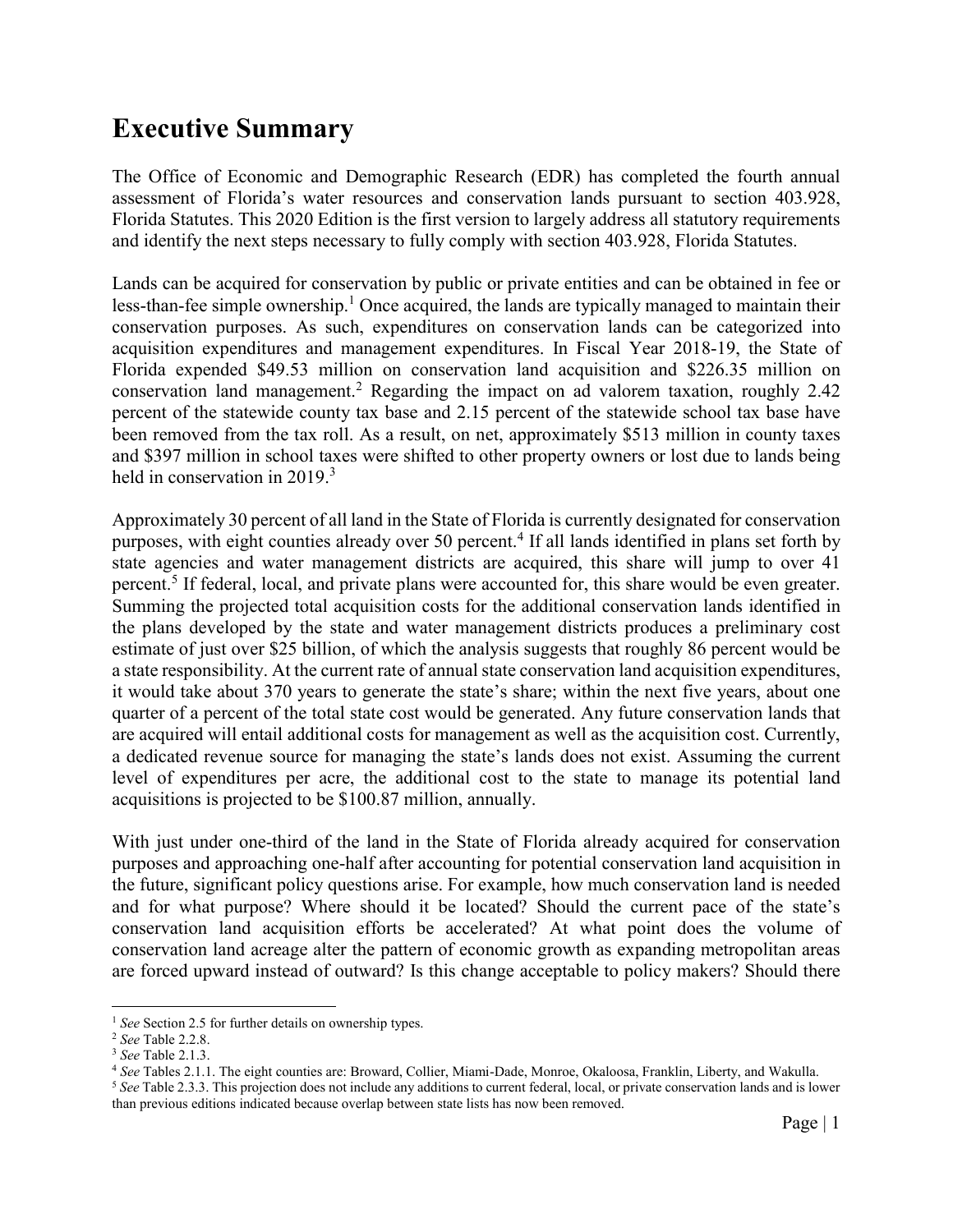be a greater focus on selling non-essential conservation lands as surplus? Is primarily owning conservation land in fee simple the most efficient strategy for Florida? Would encouraging lessthan-fee simple ownership help to alleviate economic concerns associated with government ownership of conservation land? Are adequate funds available for managing current and future acquisitions? It is EDR's objective that this ongoing report will assist policy makers in developing the answers to these types of questions.

Regarding water supply and demand, according to the water management districts, water demand is projected to increase by nearly 18 percent between 2015 and 2035 and reach 7,549.7 millions of gallons daily by 2035 (assuming average annual rainfall and not accounting for potential new water conservation activities). EDR's prototype water demand model produces similar results. The two largest drivers of water demand are and will continue to be population growth and agriculture. According to the districts' regional water supply plans and water supply assessments, the water needs of the state can be met through the 2035 planning horizon with a combination of traditional and alternative water sources, appropriate management, conservation, and implementation of the projects identified in the applicable regional water supply plans. Because no district can meet its future demand solely with existing source capacity,  $6$  these extra efforts (and the funding for them) are critical over the period from now through 2035.

The total costs, excluding operations and maintenance, associated with ensuring that future water supplies are available to meet the increasing water demands are estimated to be between \$0.31 and \$1.77 billion over the 2015 through 2035 planning horizon<sup>7</sup>. EDR's prototype model suggests that the costs are more likely to be at the high end of this range. These estimates are based on an analysis of projects identified by water management districts through the water supply planning process and may change significantly in the future as the methodologies, both of EDR and the water management districts, are refined. This cost estimate only captures the costs of developing alternative water supplies. The future demand not met with existing supply assumes average weather conditions and that the demand which has been met in the past will continue to be met in the future. The risk inherent in these assumptions needs to be explored. In addition, the estimated cost of the projects identified for the natural systems that are currently in recovery or prevention status to meet the minimum flow and minimum water levels are \$7.80 billion.<sup>8</sup> The state's share of all of the expenditures necessary to ensure sufficient water supply is expected to be about 4.5 percent.

Preliminary forecasts of the expenditures necessary to comply with several of the federal and state laws and regulations governing water quality protection and restoration indicate a future state expenditure will be needed of approximately \$267.29 million for the development of total maximum daily loads,  $9$  \$5.26 billion for the implementation of basin management action plans,  $^{10}$ and \$8.46 billion for completion of the comprehensive Everglades restoration plan.<sup>11</sup> Future editions will expand the water quality analysis to include expenditure forecasts for other activities required by or implemented pursuant to federal or state law, including alternative plans for

 $\overline{a}$ 

<sup>6</sup> *See* Table 4.1.2.

<sup>7</sup> *See* Table 4.6.9.

<sup>8</sup> *See* Section 4.8.

<sup>9</sup> *See* Table 5.1.4.

<sup>10</sup> *See* Table 5.1.6.

<sup>&</sup>lt;sup>11</sup> See the conclusion of Section 7.2.